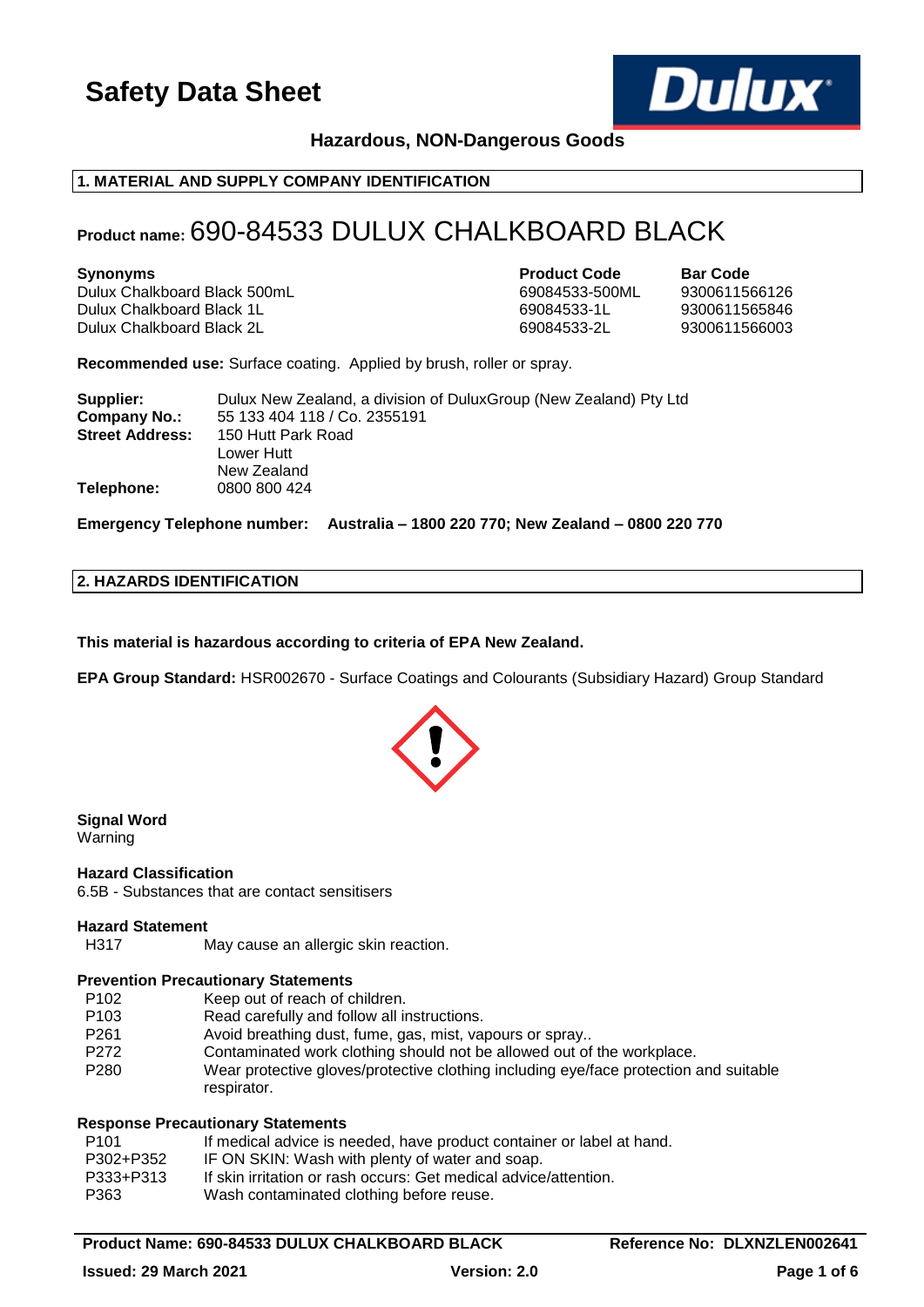

### **Storage Precautionary Statement**

Not allocated

### **Disposal Precautionary Statement**

P501 Dispose of contents/container in accordance with local, regional, national and international regulations.

# **DANGEROUS GOOD CLASSIFICATION**

Not classified as Dangerous Goods by the criteria of the "Australian Code for the Transport of Dangerous Goods by Road & Rail" and the "New Zealand NZS5433: Transport of Dangerous Goods on Land".

| 3. COMPOSITION INFORMATION                                                          |                         |                                        |
|-------------------------------------------------------------------------------------|-------------------------|----------------------------------------|
| <b>CHEMICAL ENTITY</b>                                                              | CAS NO                  | <b>PROPORTION</b>                      |
| 1,2-Benzisothiazol-3(2H)-one (BIT)                                                  | 2634-33-5               | $<$ 0.05 % (w/w)                       |
| 2-Methyl-2H-isothiazol-3-one (MIT)<br>5-Chloro-2-methyl-4-isothiazolin-3-one (CMIT) | 2682-20-4<br>26172-55-4 | $<$ 0.05 % (w/w)<br>$< 0.001 \%$ (w/w) |
| Ingredients determined to be non-hazardous or below reporting limits                |                         | <b>Balance</b>                         |
|                                                                                     |                         | 100%                                   |

# **4. FIRST AID MEASURES**

If poisoning occurs, contact a doctor or Poisons Information Centre (Phone Australia 131 126, New Zealand 0800 764 766).

**Inhalation:** Remove victim from exposure - avoid becoming a casualty. Remove contaminated clothing and loosen remaining clothing. Allow patient to assume most comfortable position and keep warm. Keep at rest until fully recovered. Seek medical advice if effects persist.

**Skin Contact:** Effects may be delayed. If skin or hair contact occurs, remove contaminated clothing and flush skin and hair with running water. If swelling, redness, blistering or irritation occurs seek medical assistance.

**Eye contact:** If in eyes wash out immediately with water. In all cases of eye contamination it is a sensible precaution to seek medical advice.

**Ingestion:** Rinse mouth with water. If swallowed, do NOT induce vomiting. Give a glass of water to drink. Never give anything by the mouth to an unconscious patient. If vomiting occurs give further water. Seek medical advice.

**PPE for First Aiders:** Wear safety shoes, overalls, gloves, safety glasses. Available information suggests that gloves made from nitrile rubber should be suitable for intermittent contact. However, due to variations in glove construction and local conditions, the user should make a final assessment. Always wash hands before smoking, eating, drinking or using the toilet. Wash contaminated clothing and other protective equipment before storing or re-using.

**Notes to physician:** Treat symptomatically. Effects may be delayed.

### **5. FIRE FIGHTING MEASURES**

**Hazchem Code:** Not applicable.

**Suitable extinguishing media:** If material is involved in a fire use water fog (or if unavailable fine water spray), alcohol resistant foam, standard foam, dry agent (carbon dioxide, dry chemical powder).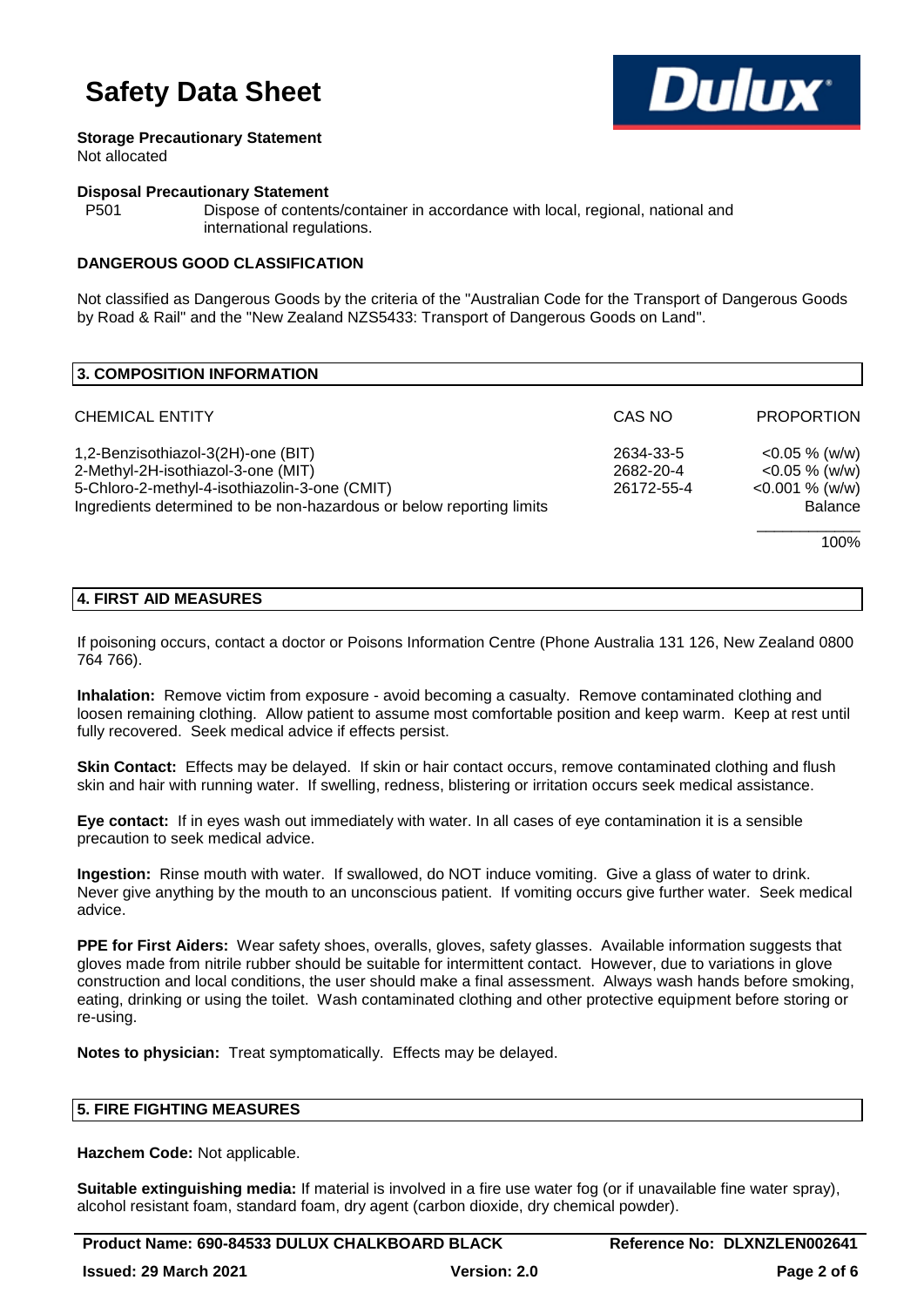

**Specific hazards:** Non-combustible material.

**Fire fighting further advice:** Not combustible, however following evaporation of aqueous component residual material can burn if ignited.

# **6. ACCIDENTAL RELEASE MEASURES**

### **SMALL SPILLS**

Wear protective equipment to prevent skin and eye contamination. Avoid inhalation of vapours or dust. Wipe up with absorbent (clean rag or paper towels). Collect and seal in properly labelled containers or drums for disposal.

### **LARGE SPILLS**

Clear area of all unprotected personnel. Slippery when spilt. Avoid accidents, clean up immediately. Wear protective equipment to prevent skin and eye contamination and the inhalation of vapours. Work up wind or increase ventilation. Contain - prevent run off into drains and waterways. Use absorbent (soil, sand or other inert material). Collect and seal in properly labelled containers or drums for disposal. If contamination of crops, sewers or waterways has occurred advise local emergency services.

**Dangerous Goods - Initial Emergency Response Guide No:** Not applicable

# **7. HANDLING AND STORAGE**

**Handling:** Avoid eye contact and skin contact. Avoid inhalation of vapour, mist or aerosols.

**Storage:** Store in a cool, dry, well-ventilated place and out of direct sunlight. Store away from foodstuffs. Store away from incompatible materials described in Section 10. Store away from sources of heat and/or ignition. Keep container standing upright. Keep containers closed when not in use - check regularly for leaks.

# **8. EXPOSURE CONTROLS / PERSONAL PROTECTION**

**National occupational exposure limits:** No value assigned for this specific material by WorkSafe New Zealand.

**Biological Limit Values:** As per the WorkSafe New Zealand the ingredients in this material do not have a Biological Limit Allocated.

**Engineering Measures:** Natural ventilation should be adequate under normal use conditions..

**Personal Protection Equipment:** SAFETY SHOES, OVERALLS, GLOVES, SAFETY GLASSES.

Wear safety shoes, overalls, gloves, safety glasses. Available information suggests that gloves made from nitrile rubber should be suitable for intermittent contact. However, due to variations in glove construction and local conditions, the user should make a final assessment. Always wash hands before smoking, eating, drinking or using the toilet. Wash contaminated clothing and other protective equipment before storing or re-using.

**Hygiene measures:** Keep away from food, drink and animal feeding stuffs. When using do not eat, drink or smoke. Wash hands prior to eating, drinking or smoking. Avoid contact with clothing. Avoid eye contact and skin contact. Avoid inhalation of vapour, mist or aerosols. Ensure that eyewash stations and safety showers are close to the workstation location.

| <b>9. PHI SIGAL AND GREINIGAL PROPERTIES</b> |                        |  |
|----------------------------------------------|------------------------|--|
|                                              |                        |  |
| Form:<br><b>Colour:</b>                      | ∟iquid<br><b>Black</b> |  |

**Product Name: 690-84533 DULUX CHALKBOARD BLACK Reference No: DLXNZLEN002641 Issued: 29 March 2021 Version: 2.0 Page 3 of 6**

**9. PHYSICAL AND CHEMICAL PROPERTIES**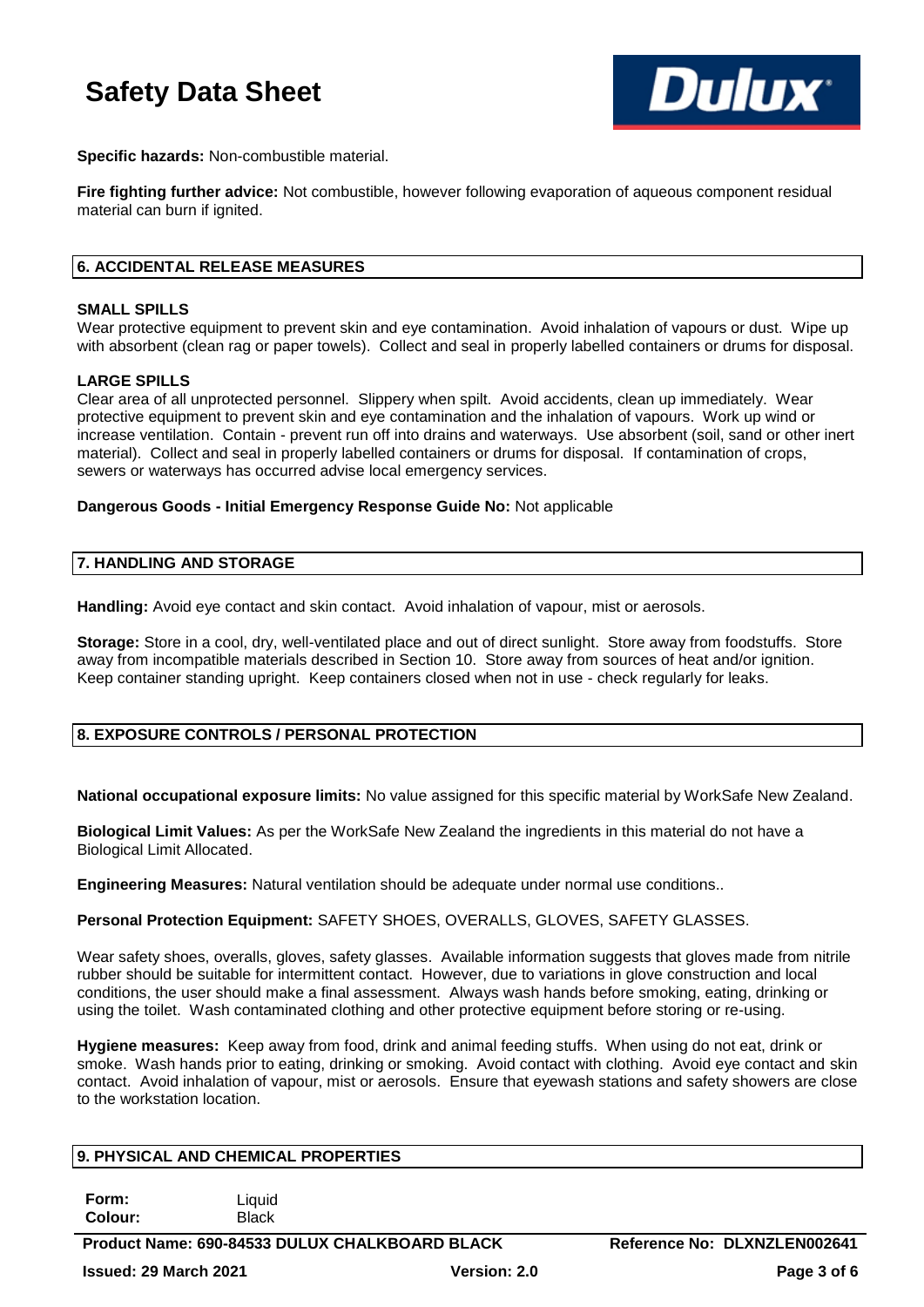**Dulux** 

**Odour:** Mild, characteristic

**Solubility:** Miscible with water. **Specific Gravity:** 1.321 **Relative Vapour Density (air=1):** >1 **Vapour Pressure (20 °C):** N Av **Flash Point (°C):** N App **Flammability Limits (%):** N App **Autoignition Temperature (°C):** N Av **Melting Point/Range (°C):** N Av **Boiling Point/Range (°C): pH:** N Av **Viscosity:**  $>21$  mm<sup>2</sup>/s @ 40 °C **Total VOC (q/Litre):** N Av

(Typical values only - consult specification sheet)  $N Av = Not available, N App = Not applicable$ 

# **10. STABILITY AND REACTIVITY**

**Chemical stability:** This material is thermally stable when stored and used as directed.

**Conditions to avoid:** Elevated temperatures and sources of ignition.

**Incompatible materials:** Oxidising agents.

**Hazardous decomposition products:** Oxides of carbon and nitrogen, smoke and other toxic fumes.

**Hazardous reactions:** No known hazardous reactions.

# **11. TOXICOLOGICAL INFORMATION**

No adverse health effects expected if the product is handled in accordance with this Safety Data Sheet and the product label. Symptoms or effects that may arise if the product is mishandled and overexposure occurs are:

### **Acute Effects**

**Inhalation:** Material may be an irritant to mucous membranes and respiratory tract.

**Skin contact:** Contact with skin may result in irritation. A skin sensitiser. Repeated or prolonged skin contact may lead to allergic contact dermatitis.

**Ingestion:** Swallowing can result in nausea, vomiting and irritation of the gastrointestinal tract.

**Eye contact:** May be an eye irritant.

### **Acute toxicity**

**Inhalation:** This material has been classified as non-hazardous. Acute toxicity estimate (based on ingredients): LC50 > 20.0 mg/L for vapours or LC50 > 5.0 mg/L for dust and mist or LC50 > 5,000 ppm gas

**Skin contact:** This material has been classified as non-hazardous. Acute toxicity estimate (based on ingredients): >5,000 mg/Kg bw

**Ingestion:** This material has been classified as non-hazardous. Acute toxicity estimate (based on ingredients): >5,000 mg/Kg bw

**Corrosion/Irritancy:** Eye: this material has been classified as not corrosive or irritating to eyes. Skin: this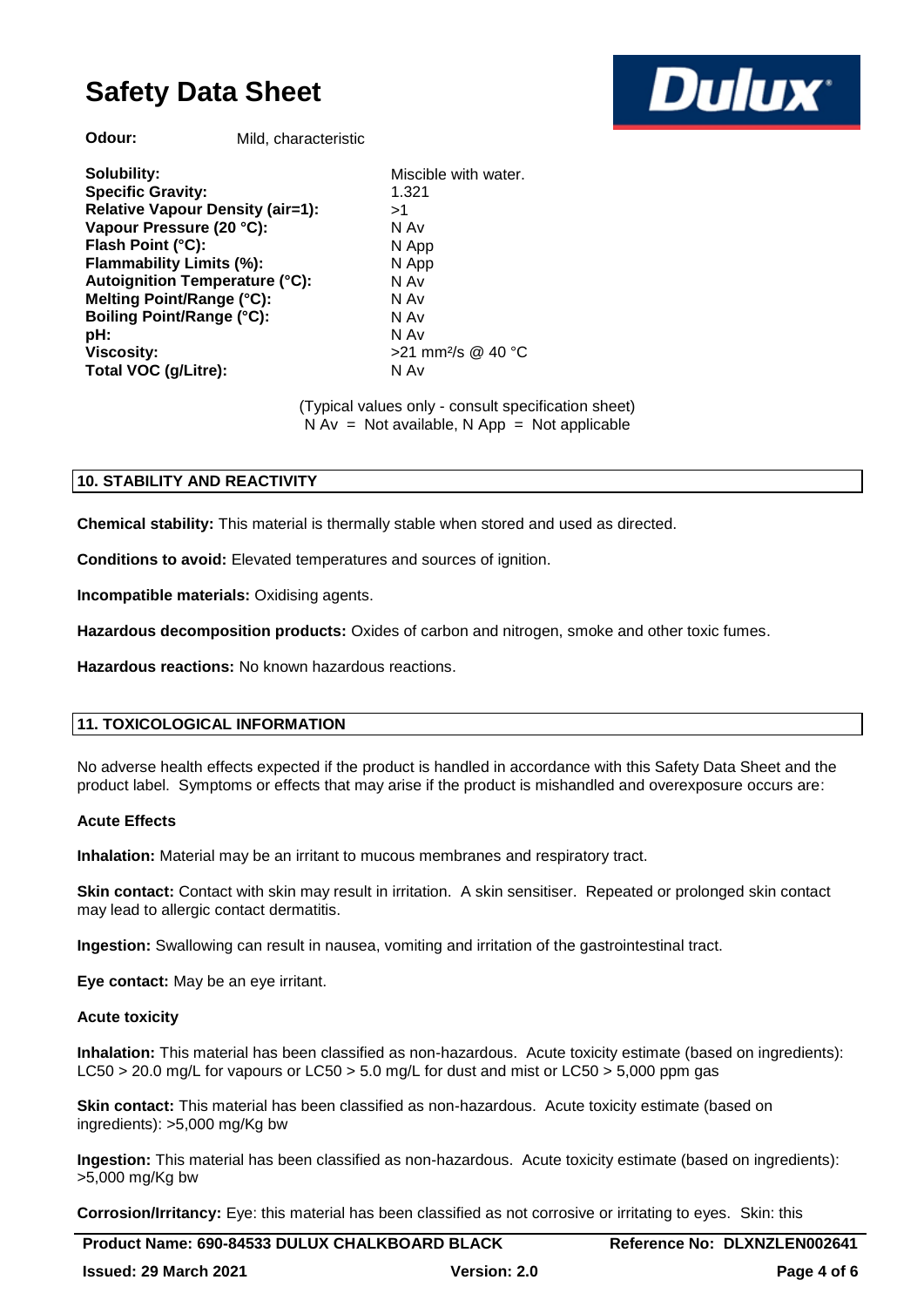

material has been classified as not corrosive or irritating to skin.

**Sensitisation:** Inhalation: this material has been classified as not a respiratory sensitiser. Skin: this material has been classified 6.5B - Substances that are contact sensitisers.

**Aspiration hazard:** This material has been classified as non-hazardous.

**Specific target organ toxicity (single exposure):** This material has been classified as non-hazardous.

# **Chronic Toxicity**

**Mutagenicity:** This material has been classified as non-hazardous.

**Carcinogenicity:** This material has been classified as non-hazardous.

# **Reproductive toxicity (including via lactation):**

This material has been classified as non-hazardous.

**Specific target organ toxicity (repeat exposure):** This material has been classified as non-hazardous.

# **12. ECOLOGICAL INFORMATION**

Avoid contaminating waterways.

**Acute aquatic hazard:** This material has been classified as non-hazardous. Acute toxicity estimate (based on ingredients): >100 mg/L

**Long-term aquatic hazard:** This material has been classified as non-hazardous. Non-rapidly or rapidly degradable substance for which there are adequate chronic toxicity data available OR in the absence of chronic toxicity data, Acute toxicity estimate (based on ingredients): >100 mg/L, where the substance is not rapidly degradable and/or BCF  $<$  500 and/or log K<sub>ow</sub>  $<$  4.

**Ecotoxicity in the soil environment:** This material has been classified as non-hazardous.

**Ecotoxicity to terrestrial vertebrates:** This material has been classified as non-hazardous.

**Ecotoxicity to terrestrial invertebrates:** This material has been classified as non-hazardous.

**Ecotoxicity:** No information available.

**Persistence and degradability:** No information available.

**Bioaccumulative potential:** No information available.

**Mobility:** No information available.

# **13. DISPOSAL CONSIDERATIONS**

Persons conducting disposal, recycling or reclamation activities should ensure that appropriate personal protection equipment is used, see "Section 8. Exposure Controls and Personal Protection" of this SDS.

If possible material and its container should be recycled. If material or container cannot be recycled, dispose in accordance with local, regional, national and international Regulations.

| <b>14. TRANSPORT INFORMATION</b> |  |
|----------------------------------|--|
|                                  |  |